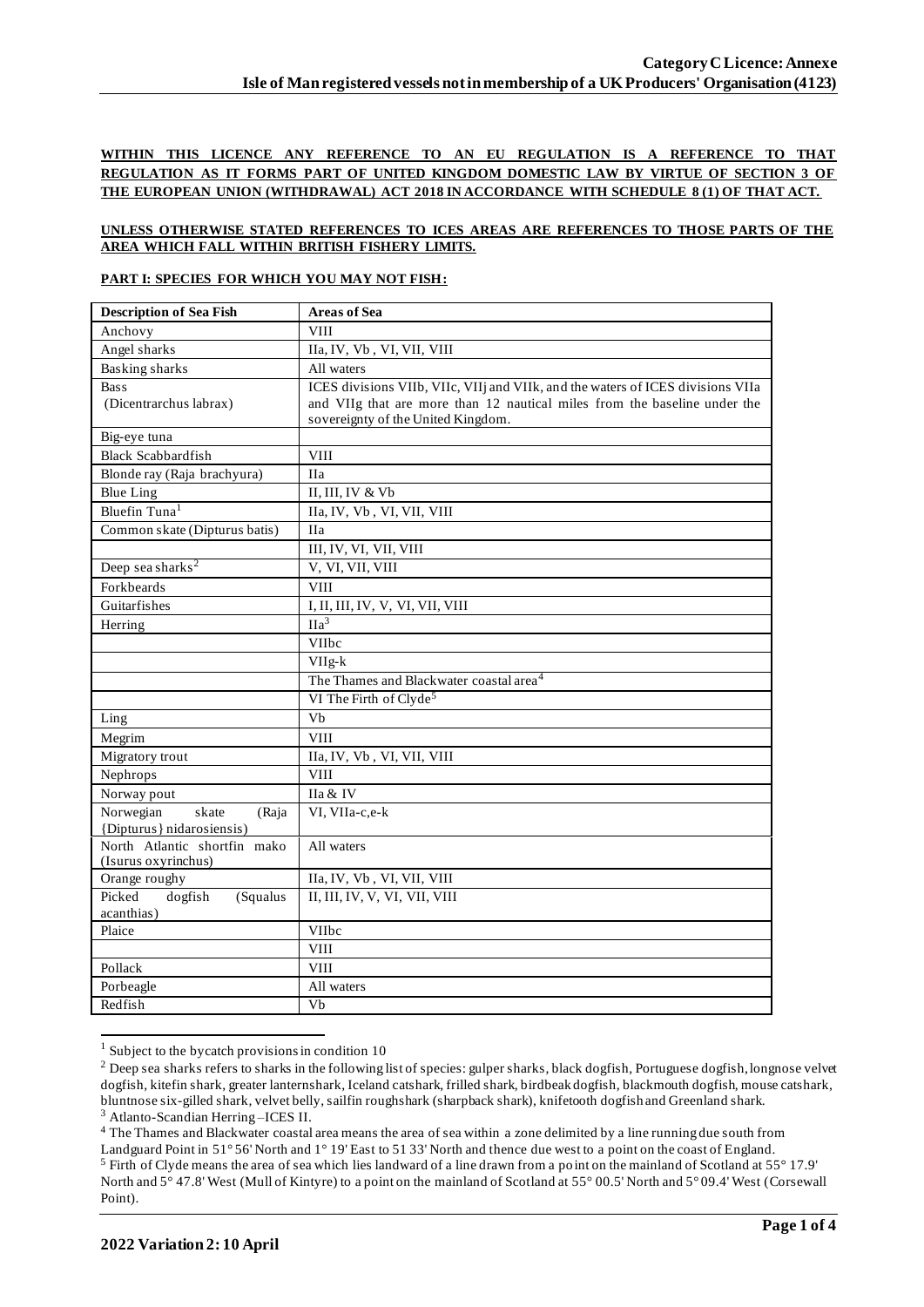# **Category CLicence: Annexe Isle of Man registered vessels not in membership of a UK Producers' Organisation (4123)**

| Roundnose Grenadier                             | III                                          |  |  |  |
|-------------------------------------------------|----------------------------------------------|--|--|--|
| Salmon                                          | IIa, IV, Vb, VI, VII, VIII                   |  |  |  |
| Sandeels                                        | Scottish Inshore Waters <sup>6</sup>         |  |  |  |
| Skates and Rays                                 | <b>VIII</b>                                  |  |  |  |
| Small-eyed<br>(Raja<br>ray<br>microocellata)    | IIa, IV, VIa, VIb, VIIa-c, VIIe and VIIh-k   |  |  |  |
| Smooth<br>lanternshark<br>(Etmopterus pusillus) | IIa, IV                                      |  |  |  |
|                                                 | I, V, VI, VII, VIII                          |  |  |  |
| Sole                                            | <b>VIIbc</b>                                 |  |  |  |
|                                                 | <b>VIII</b>                                  |  |  |  |
| Starry Ray (Amblyraja radiata)                  | IIa, IIIa, IV, VIId                          |  |  |  |
| Thornback ray (Raja clavata)                    | <b>IIIa</b>                                  |  |  |  |
| Tope shark (Galeorhinus galeus)                 | When taken with longlines in IIa, IV; and in |  |  |  |
|                                                 | I, V, VI, VII, VIII                          |  |  |  |
| Undulate Ray (Raja undulata)                    | VI                                           |  |  |  |
| White sharks                                    | IIa, IV, Vb, VI, VII, VIII                   |  |  |  |
| White Skate (Rostroraja alba)                   | VI, VII, VIII                                |  |  |  |
| Whiting                                         | VIII                                         |  |  |  |

# **SPECIES FOR WHICH YOU MAY NOT FISH CONTINUED**

| <b>SPECIES</b>            | <b>SEA AREAS</b>                          |  |  |  |
|---------------------------|-------------------------------------------|--|--|--|
|                           |                                           |  |  |  |
| <b>Blue Whiting</b>       | IIa, IV, Vb, VI, VII, VIIIabde            |  |  |  |
| Boarfish (Capros aper)    | VI, VII, VIII                             |  |  |  |
| Mackerel                  | IIIa & IV: IIa, IIIbcd                    |  |  |  |
|                           | VI, VII, VIIIabde, Vb, IIa                |  |  |  |
| Sandeels                  | IIa & IV (including all management areas) |  |  |  |
| Skates and Rays           | IIa and IV                                |  |  |  |
|                           | VIa-b & VIIa-c, e-k                       |  |  |  |
|                           | VIId                                      |  |  |  |
| Sole                      | VIIh, j, k                                |  |  |  |
| Tusk                      | IV                                        |  |  |  |
|                           | Vb, VI, VII                               |  |  |  |
| <b>Black Scabbardfish</b> | Vb, VI                                    |  |  |  |
| Blue Ling                 | Vb, VI, VII                               |  |  |  |

## **Part II: QUOTA LIMITATIONS OF TAC STOCKS**

## **LICENCE HOLDERS ARE REMINDED THAT QUOTA LIMITS ARE IN LIVE WEIGHT.**

For the conversion factors that apply see the bottom of this Annexe.

| <b>TAC SPECIES</b>   | <b>SEA AREA</b> | <b>OUOTA LIMIT/MONTH (UNLESS)</b><br><b>OTHERWISE STATED)</b> |
|----------------------|-----------------|---------------------------------------------------------------|
| Greater Silver Smelt | IIa, IV         | 0.1 tonnes per trip                                           |
|                      | Vb, VI, VII     | 1 tonne per trip                                              |
| Ling                 | <b>IIa</b>      | 0.1 tonnes per trip                                           |
| <b>Nephrops</b>      | Vb, VI          | 4 tonnes                                                      |

<sup>6</sup> "Scottish inshore waters" means the sea adjacent to the coast of Scotland and to the landward of a limit of 6 nautical miles from the baseline from which the territorial sea is measured, up to the mean high water mark of ordinary spring tides.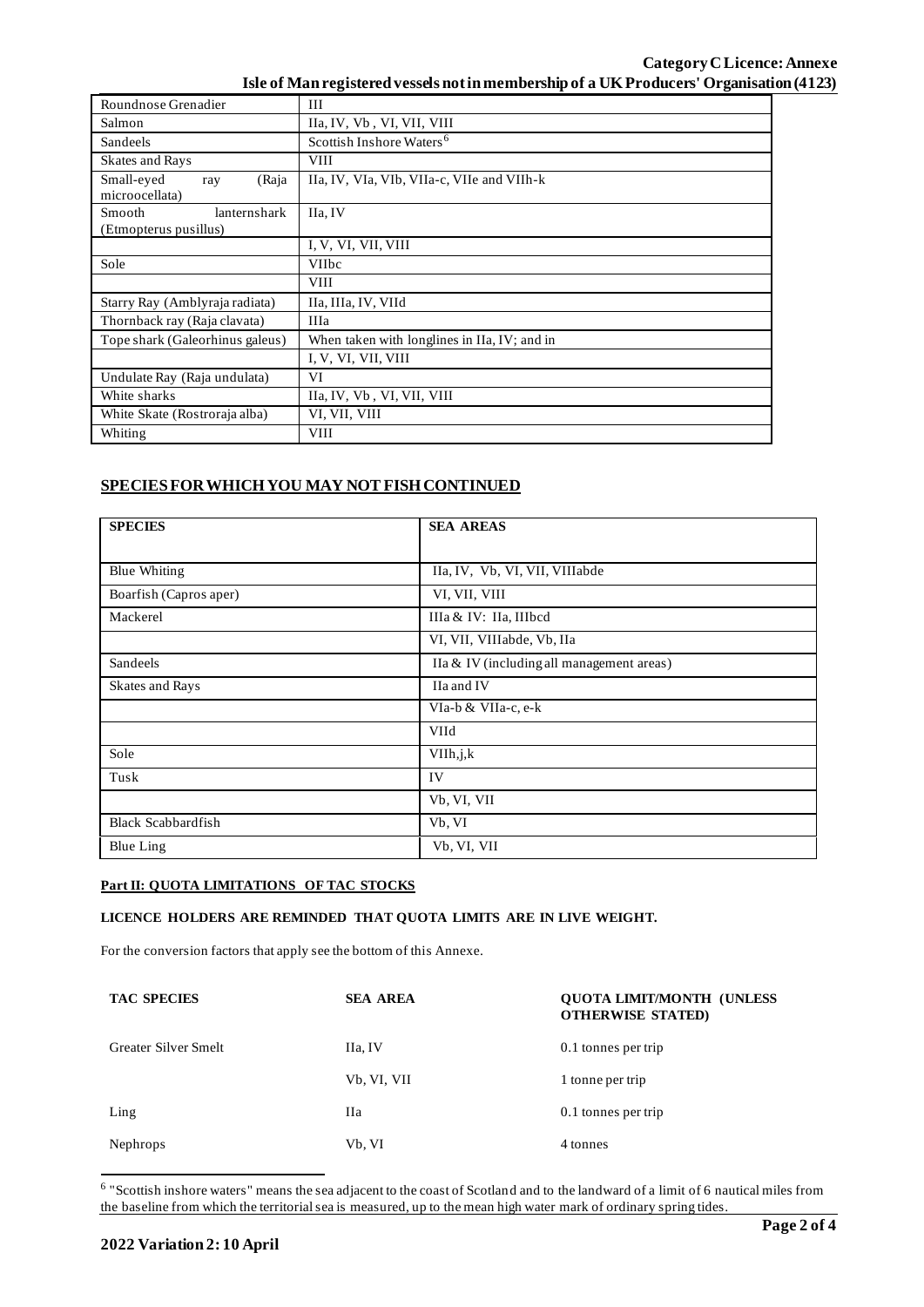# **Category CLicence: Annexe Isle of Man registered vessels not in membership of a UK Producers' Organisation (4123)**

| Tusk                    | <b>IIa</b>            | 0.1 tonnes per trip |
|-------------------------|-----------------------|---------------------|
| Blue Ling               | <b>IIa</b>            | 0.1 tonnes per trip |
|                         |                       |                     |
| <b>DEEP-SEA SPECIES</b> | <b>SEA AREA</b>       |                     |
| Alfonsinos              | IV, Vb, VI, VII, VIII |                     |
| Black scabbardfish      | IIa, IV               |                     |
| Forkbeards              | IIa, IV, Vb, VI, VII  |                     |
| Roundnose grenadier     | IIa, IV               |                     |

A quota limitation of **100 kgs per fishing trip** will apply, either singly or collectively, to the above deep-sea stocks in the sea areas described.

### **Live weight shall be calculated by multiplying landed weight by the conversion factors set out below**.

| <b>Species</b>              | Code       | Gutted | Gutted &<br>Headed | <b>Fillets</b> | Parts            |
|-----------------------------|------------|--------|--------------------|----------------|------------------|
| Anglerfish                  | ANF        | 1.22   | 3.0                |                | 3.0 <sup>7</sup> |
| <b>Bass</b>                 | <b>BSE</b> | 1.125  |                    | 2.7            |                  |
| <b>Blue Whiting</b>         | <b>WHB</b> | 1.15   |                    |                |                  |
| <b>Brill</b>                | <b>BLL</b> | 1.09   | 2.7                |                |                  |
| C <sub>od</sub>             | <b>COD</b> | 1.17   | 1.7                | 2.6            | 1.388            |
| Conger Eel                  | COE        | 1.125  |                    | 2.7            |                  |
| Common Dab                  | DAB        | 1.11   | 1.39               |                |                  |
| Common Sole                 | <b>SOL</b> | 1.04   |                    | 2.5            |                  |
| Flounder                    | <b>FLE</b> | 1.08   |                    | 2.7            | 1.399            |
| Greenland Halibut GHL       |            | 1.08   |                    |                |                  |
| Halibut                     | <b>HAL</b> | 1.08   |                    | 2.7            |                  |
| Haddock                     | <b>HAD</b> | 1.17   | 1.46               | 2.6            |                  |
| Hake                        | <b>HKE</b> | 1.11   | 1.4                | 2.6            |                  |
| Herring                     | <b>HER</b> | 1.12   | 1.19               |                |                  |
| Horse Mackerel              | <b>JAX</b> | 1.08   |                    |                |                  |
| Lemon Sole                  | <b>LEM</b> | 1.05   |                    | 2.5            |                  |
| Ling                        | <b>LIN</b> | 1.14   | 1.32               | 2.64           | $2.8^{10}$       |
| Mackerel                    | <b>MAC</b> | 1.09   |                    |                |                  |
| Megrims                     | <b>LEZ</b> | 1.06   |                    | 2.5            |                  |
| Mullet                      | MUL        | 1.125  |                    | 2.7            |                  |
| Nephrops                    | <b>NEP</b> |        |                    |                | $3.0^{8}$        |
| Plaice                      | <b>PLE</b> | 1.05   | 1.39               | 2.4            |                  |
| Pollack                     | POL        | 1.17   | 1.36               | 2.7            |                  |
| Redfish                     | <b>RED</b> | 1.19   |                    |                |                  |
| Red Mullet                  | <b>MUR</b> | 1.125  |                    | 2.7            |                  |
| Saithe                      | <b>POK</b> | 1.19   | 1.44               | 2.9            |                  |
| Skates & Rays <sup>11</sup> |            | 1.13   |                    |                | $2.09^{12}$      |
| Picked dogfish              | <b>DGS</b> | 1.35   |                    | 2.7            | $2.52^{10}$      |
| Tope                        | GAG        | 1.125  |                    |                |                  |
| Turbot                      | <b>TUR</b> | 1.09   |                    | 2.7            |                  |
| Tusk                        | <b>USK</b> | 1.14   |                    |                |                  |
| Whiting                     | WHG        | 1.18   | 1.41               | 2.7            |                  |
| Witch                       | <b>WIT</b> | 1.06   |                    | 2.7            |                  |
| <b>Deep Sea Species</b>     | Code       | Gutted | Gutted &<br>Headed | <b>Fillets</b> | Parts            |

<sup>7</sup> Tails

<sup>8</sup> Headed

<sup>&</sup>lt;sup>9</sup> Gutted, headed and skinned

<sup>10</sup> Gutted and salted

 $11$  Species specific codes and ID guides are available from your local fisheries office

 $12 \frac{\text{F}}{\text{Wings}}$